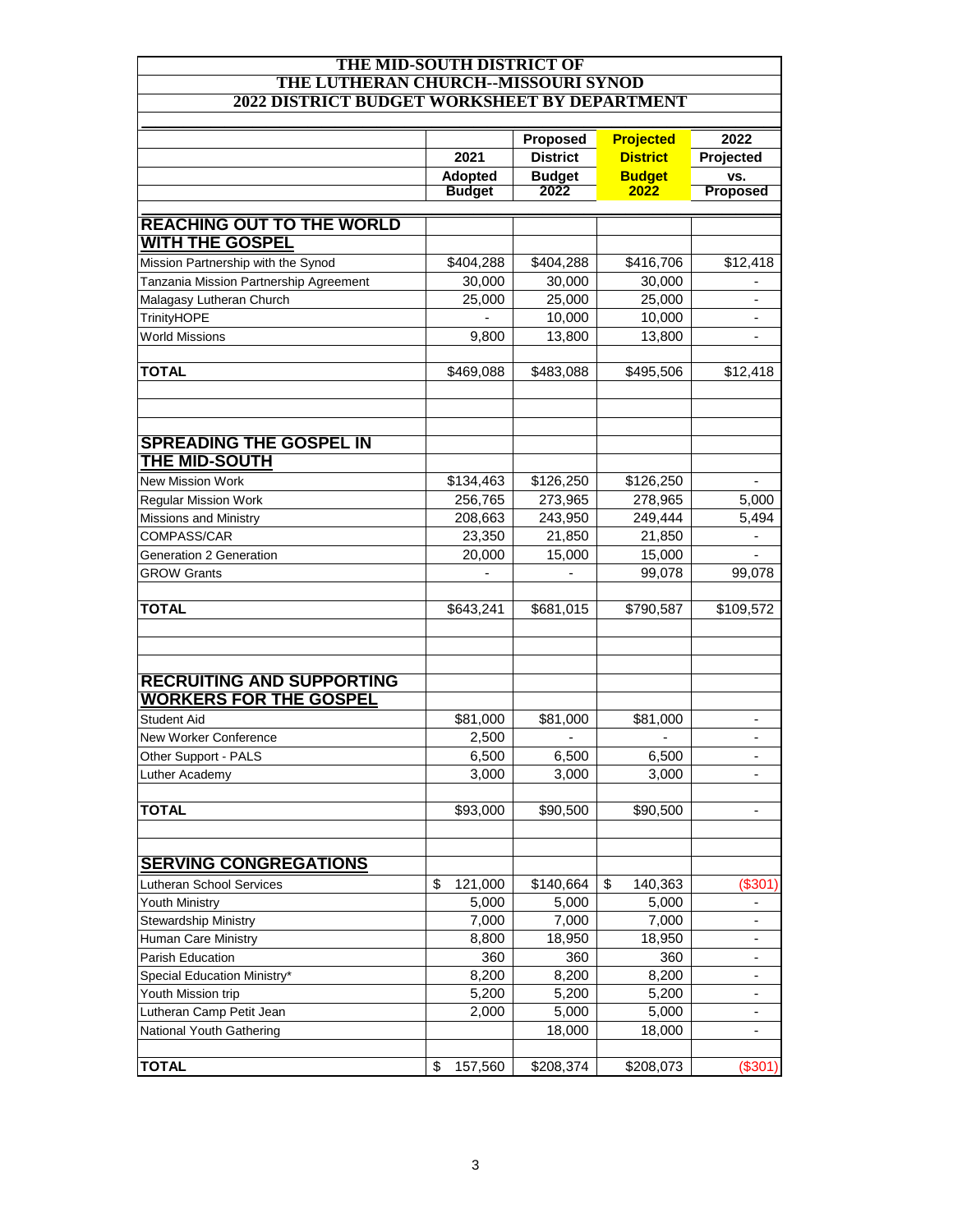## **THE MID-SOUTH DISTRICT OF THE LUTHERAN CHURCH--MISSOURI SYNOD 2022 DISTRICT BUDGET WORKSHEET BY DEPARTMENT**

| СІ БОБОЕТ МОККОПЕЕТ ВІ БЕТАКІМ     |                                  |                                                      |                                                              |                                             |
|------------------------------------|----------------------------------|------------------------------------------------------|--------------------------------------------------------------|---------------------------------------------|
|                                    | 2021<br>Adopted<br><b>Budget</b> | Proposed<br><b>District</b><br><b>Budget</b><br>2022 | <b>Projected</b><br><b>District</b><br><b>Budget</b><br>2022 | 2022<br>Projected<br>VS.<br><b>Proposed</b> |
|                                    |                                  |                                                      |                                                              |                                             |
|                                    |                                  |                                                      |                                                              |                                             |
|                                    |                                  |                                                      |                                                              |                                             |
| <b>DISTRICT CONFERENCES</b>        |                                  |                                                      |                                                              |                                             |
| <b>West Pastors Conference</b>     | \$19,400                         | \$19,100                                             | \$19,100                                                     | \$                                          |
| <b>East Pastors Conference</b>     | 19,950                           |                                                      |                                                              |                                             |
| Early Childhood Conference         | 5,000                            | 21,950<br>6,500                                      | 21,950<br>6,500                                              |                                             |
| <b>Fall Pastors Conference</b>     | 37,000                           | 37,000                                               | 37,000                                                       |                                             |
| Administrators Planning Committee  |                                  | 1,500                                                | 1,500                                                        | ۰                                           |
| <b>Administrators Conference</b>   | 4,000                            | 5,000                                                |                                                              |                                             |
| <b>Six Pack Conference</b>         | 2,000                            |                                                      | 5,000                                                        |                                             |
|                                    |                                  |                                                      |                                                              |                                             |
| 3L Summit                          | 5,000                            | 7,500                                                | 7,500                                                        |                                             |
| Early Childhood Cabinet            | 1,500                            |                                                      |                                                              |                                             |
| Small Congregation Forum           | 1,500                            | 2,000                                                | 2,000                                                        |                                             |
| Pastor's Wives Retreat             | 2,900                            | 4,400                                                | 4,400                                                        |                                             |
| <b>Teachers Conference</b>         | 25,000                           |                                                      |                                                              |                                             |
| <b>Town Hall Meetings</b>          | 5,750                            |                                                      |                                                              |                                             |
| <b>Treasurers Workshop</b>         | 6,500                            | 6,500                                                | 6,500                                                        |                                             |
| Youth Conference                   | 1,500                            | 1,500                                                | 1,500                                                        | ٠                                           |
| Human Trafficking Awareness        |                                  |                                                      | 15,000                                                       | 15,000                                      |
| New Teachers Conference            | $\blacksquare$                   | 4,500                                                | 4,500                                                        |                                             |
| <b>TOTAL</b>                       | \$137,000                        | \$117,450                                            | \$132,450                                                    | \$15,000                                    |
|                                    |                                  |                                                      |                                                              |                                             |
|                                    |                                  |                                                      |                                                              |                                             |
| <b>COMMUNICATING IN SUPPORT OF</b> |                                  |                                                      |                                                              |                                             |
| <b>OUR GOSPEL PARTNERSHIP</b>      |                                  |                                                      |                                                              |                                             |
| Lutheran Witness                   | \$35,175                         | \$34,400                                             | \$34,400                                                     | \$                                          |
| Communications and Technology      | 26,950                           | 26,950                                               | 26,950                                                       |                                             |
|                                    |                                  |                                                      |                                                              |                                             |
| <b>TOTAL</b>                       | \$62,125                         | \$61,350                                             | \$61,350                                                     | \$<br>-                                     |
|                                    |                                  |                                                      |                                                              |                                             |
| <b>SERVANT LEADERSHIP</b>          |                                  |                                                      |                                                              |                                             |
| <b>President's Office</b>          | \$280,024                        | \$349,383                                            | \$348,383                                                    | (1,000.00)                                  |
|                                    |                                  |                                                      |                                                              |                                             |
| <b>TOTAL</b>                       | \$280,024                        | \$349,383                                            | \$348,383                                                    | (1,000.00)                                  |
|                                    |                                  |                                                      |                                                              |                                             |
|                                    |                                  |                                                      |                                                              |                                             |
| <b>MANAGING GOD'S RESOURCES</b>    |                                  |                                                      |                                                              |                                             |
| <b>Board of Directors</b>          | \$16,500                         | \$17,250                                             | \$17,250                                                     | \$                                          |
| Development                        | 81,037                           | 59,362                                               | 59,364                                                       | 2                                           |
| Financial and General Office       | 204,088                          | 179,402                                              | 179,182                                                      | (220)                                       |
| <b>Office Building</b>             | 105,400                          | 90,600                                               | 95,600                                                       | 5,000                                       |
| Prairie Grove, AR                  | 21,200                           | 7,600                                                | 7,600                                                        |                                             |
| <b>District Convention</b>         | 147,100                          |                                                      |                                                              | -                                           |
| <b>Synodical Convention</b>        |                                  |                                                      |                                                              | -                                           |
| <b>LCEF</b>                        | 159,870                          | 189,234                                              | 189,234                                                      | $\overline{\phantom{a}}$                    |
|                                    |                                  |                                                      |                                                              |                                             |
| <b>TOTAL</b>                       | \$735,195                        | \$543,448                                            | \$548,230                                                    | \$4,782                                     |
| <b>GRAND TOTAL</b>                 | \$2,577,232                      | \$2,534,608                                          | \$2,675,078                                                  | \$140,470                                   |
|                                    |                                  |                                                      |                                                              |                                             |